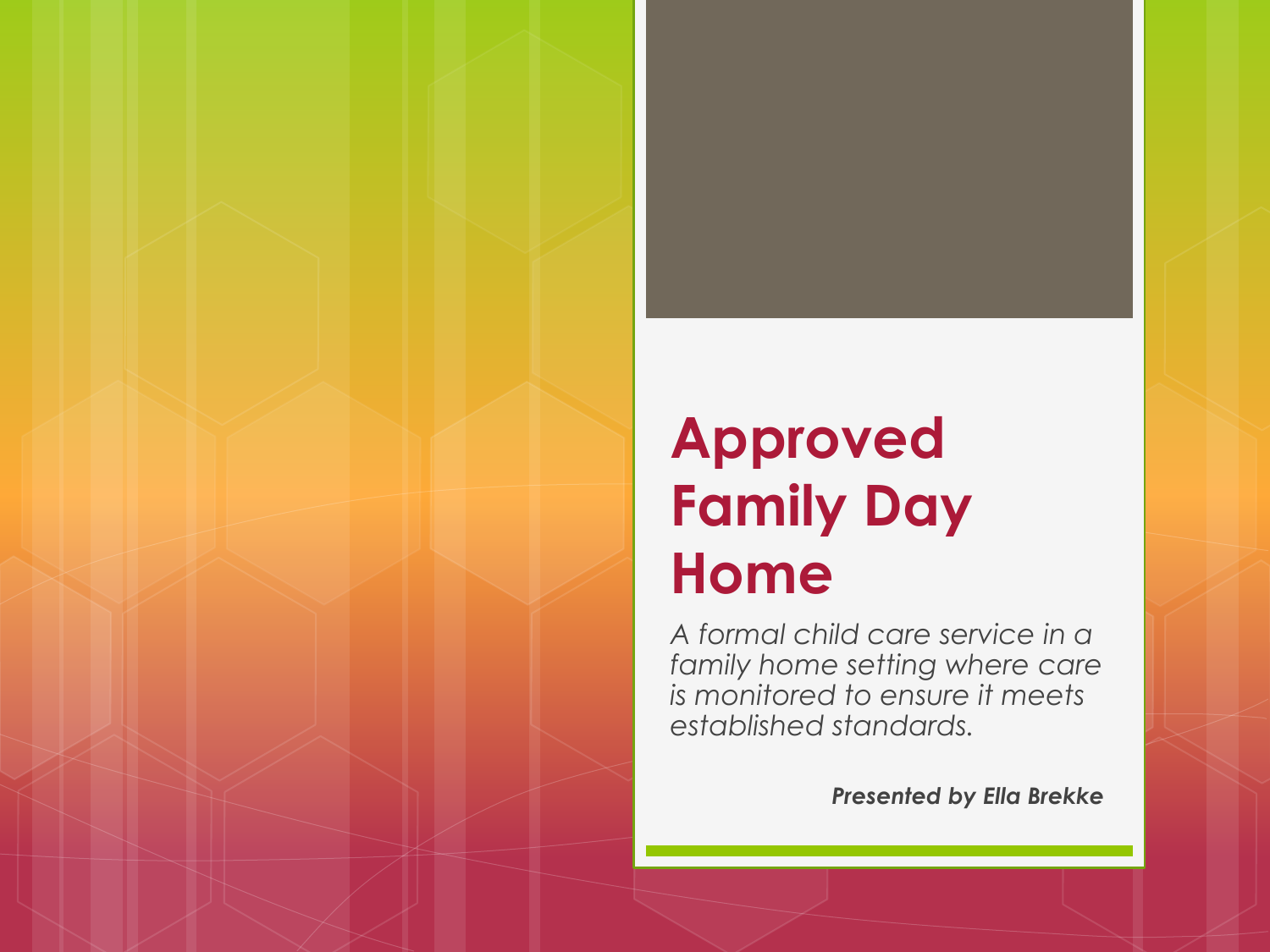## **Relationship**



- Alberta Human Services holds a contract with an Agency and the Agency is monitored by Child and Family Service.
- $\triangleright$  The Agency holds a contract with the providers for the provision of child care services in their home, and monitors them for compliance to the Standards.
- $\triangleright$  The Agency holds a contract with the Families for the collection of fees.
- $\triangleright$  The provider holds a terms of service contract with the parents outlining their care agreement.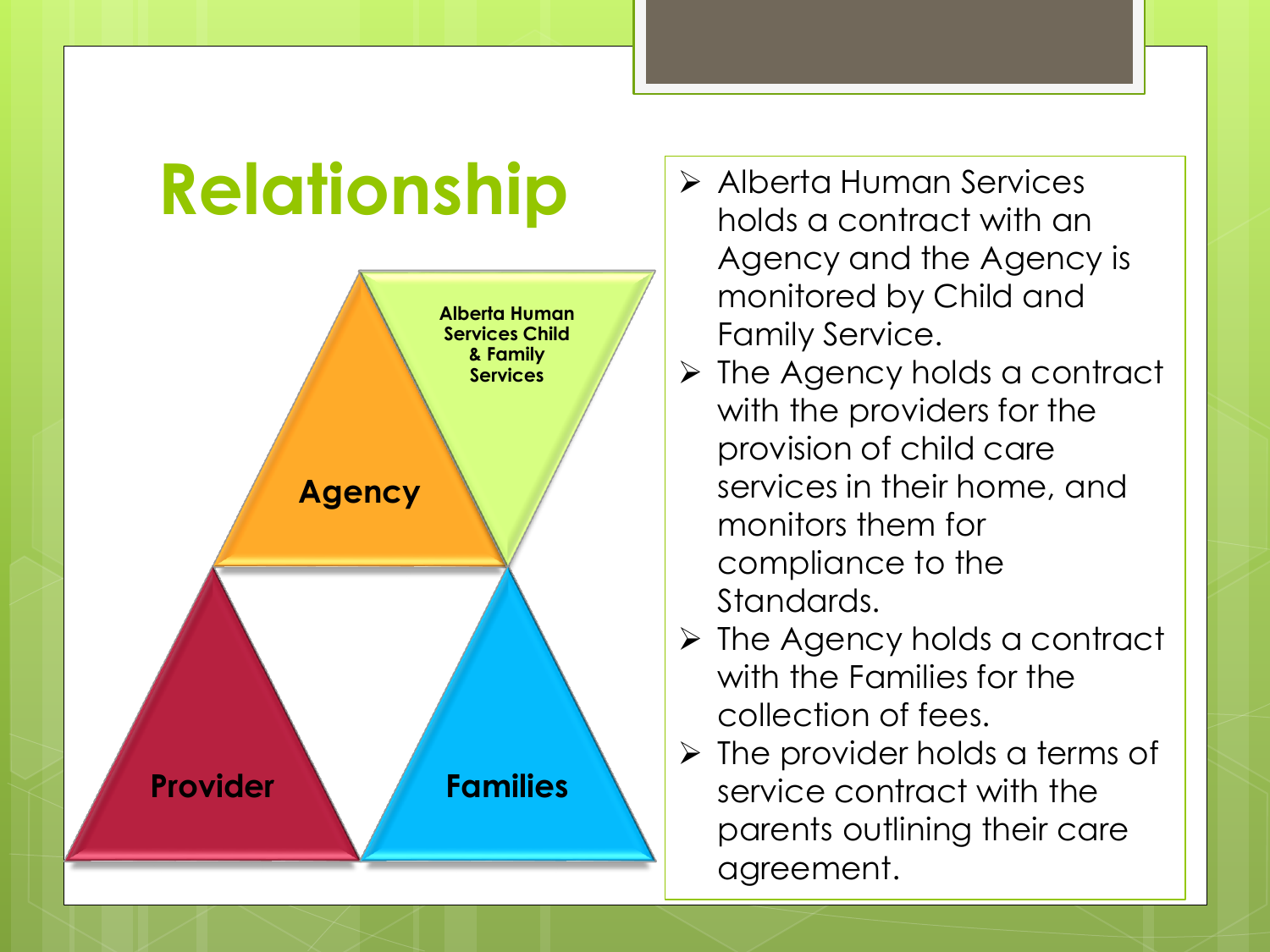### **FYI**

Approved Family Day Home Agencies are not regulated under the Child Care Licencing Act.

The Family Day Home Agency and the Day Home Providers are not Licenced.

The Agencies are Contracted by Alberta Human Services Child and Family Services to monitor contracted Family Day Home Providers.

The Day Home Providers are, in turn, individually contracted with the Agency. Family Day Home Providers are Self Employed Persons.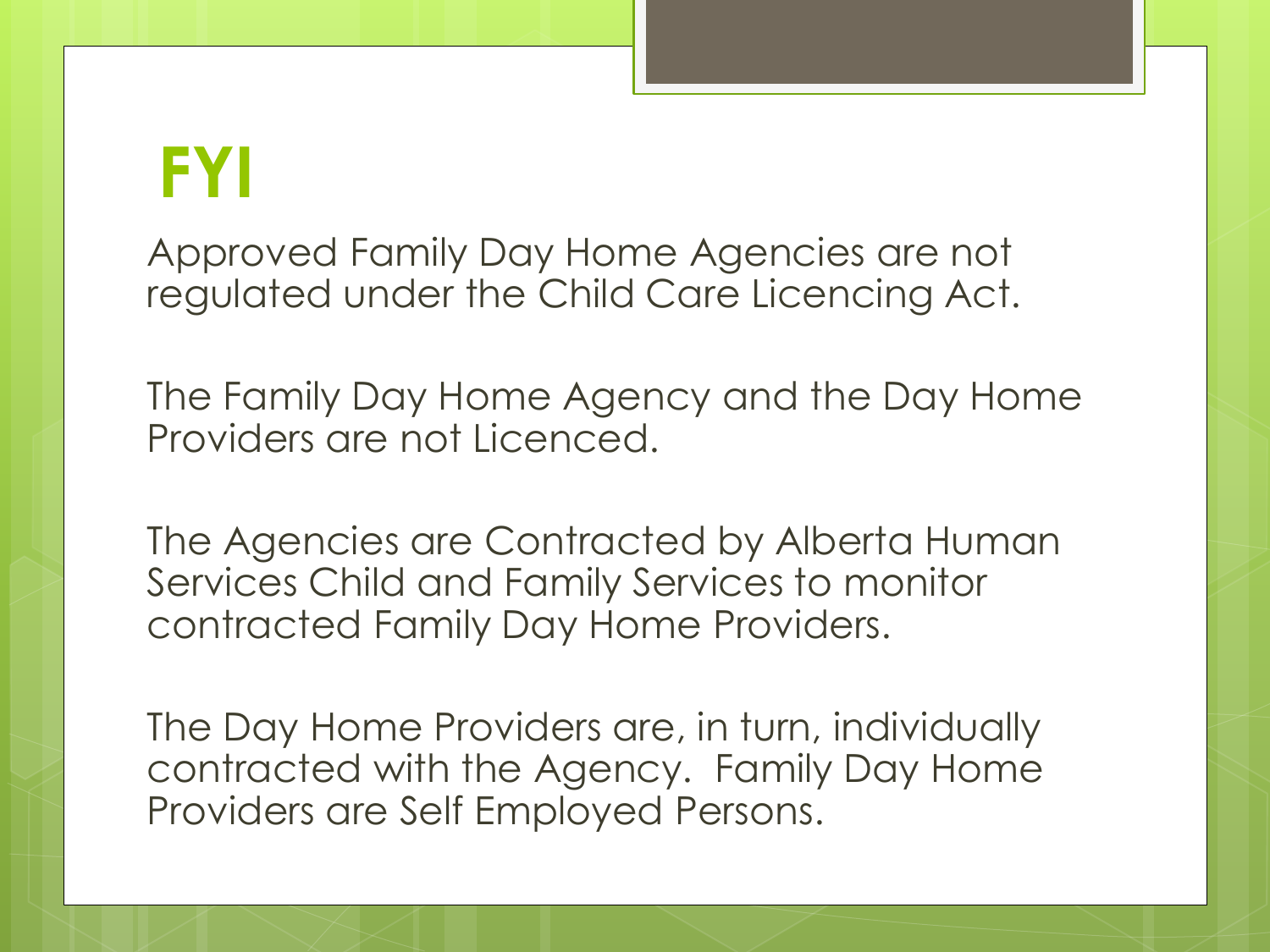## **Providers are Self Employed**

In 2000, Revenue Canada ruled that Family Day Home Providers are Self Employed Persons. Agencies across Alberta have been, and currently are, subject to court proceedings regarding Family Day Home Self-Employment.

In 2005, Workers **Compensation** Board ruled that Family Day Home Providers are Contracted Workers, not Employees.

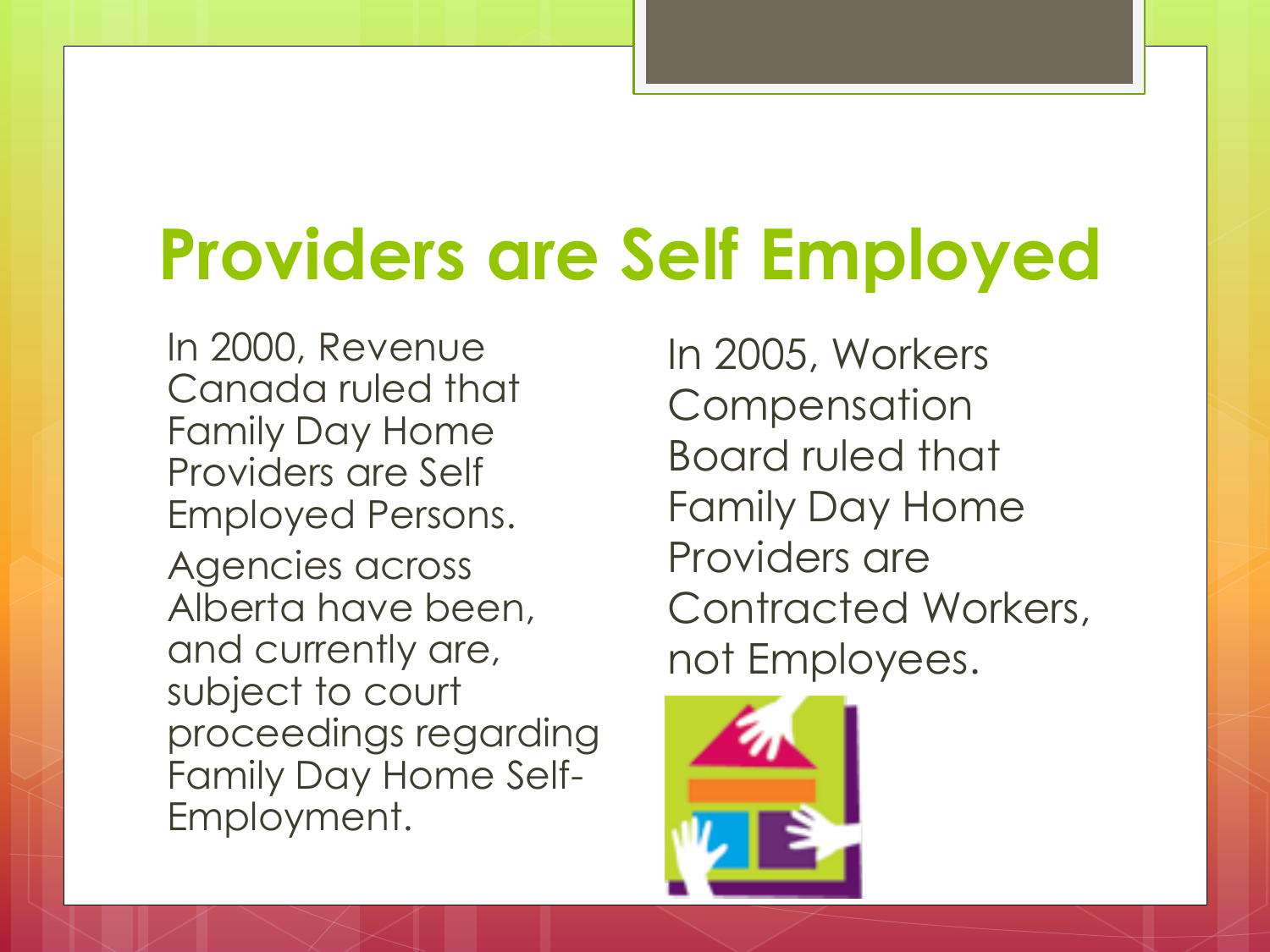### **The Alberta Family Day Home Standards Manual**

There are three sections to the Family Day Home Standards Manual:

- 1. CFS Standards *(2 Standards)*
- 2. Agency Standards *(9 Standards)*
- 3. Family Day Home Standards *(13 Standards)*

A Iberta. Approved v Homes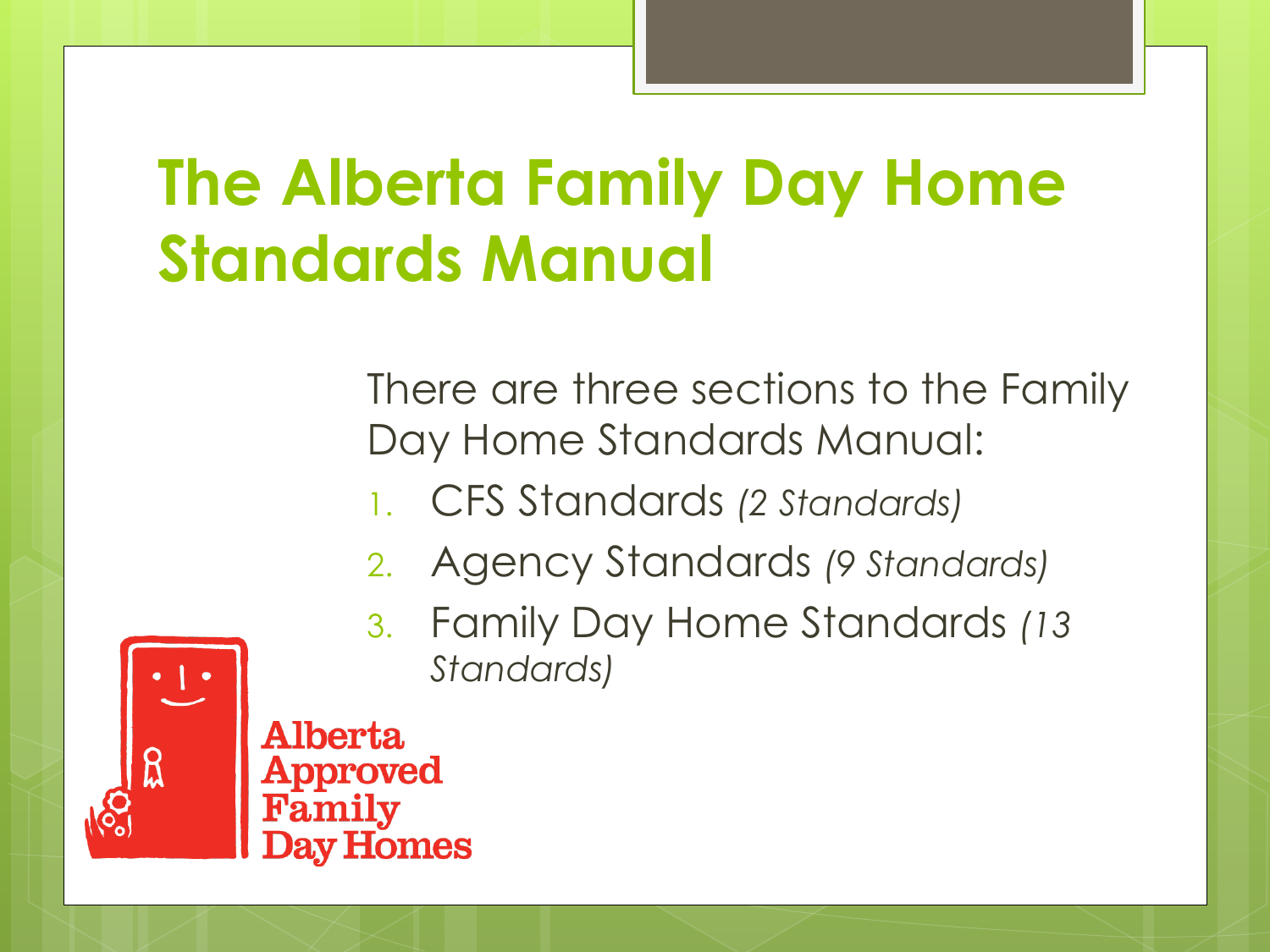# **Child & Family Services**

#### **Role**

The Chief Executive Officer (CEO) is responsible for the approval, monitoring and enforcement of agreements between a Child and Family Services and an agency and may not delegate that authority. The CEO ensures that the CFS monitors the agency to ensure that standards are met and that complaints and incidents are properly investigated.

### **Objectives**

The Chief Executive Officer (CE0) approves all contracts with agencies to recruit, monitor and support family day home providers.

- Establishes contracts with agencies to recruit, approve, monitor, train and support family day home providers; and
- Assists eligible parent(s) choosing family day homes to access Child Care Subsidy.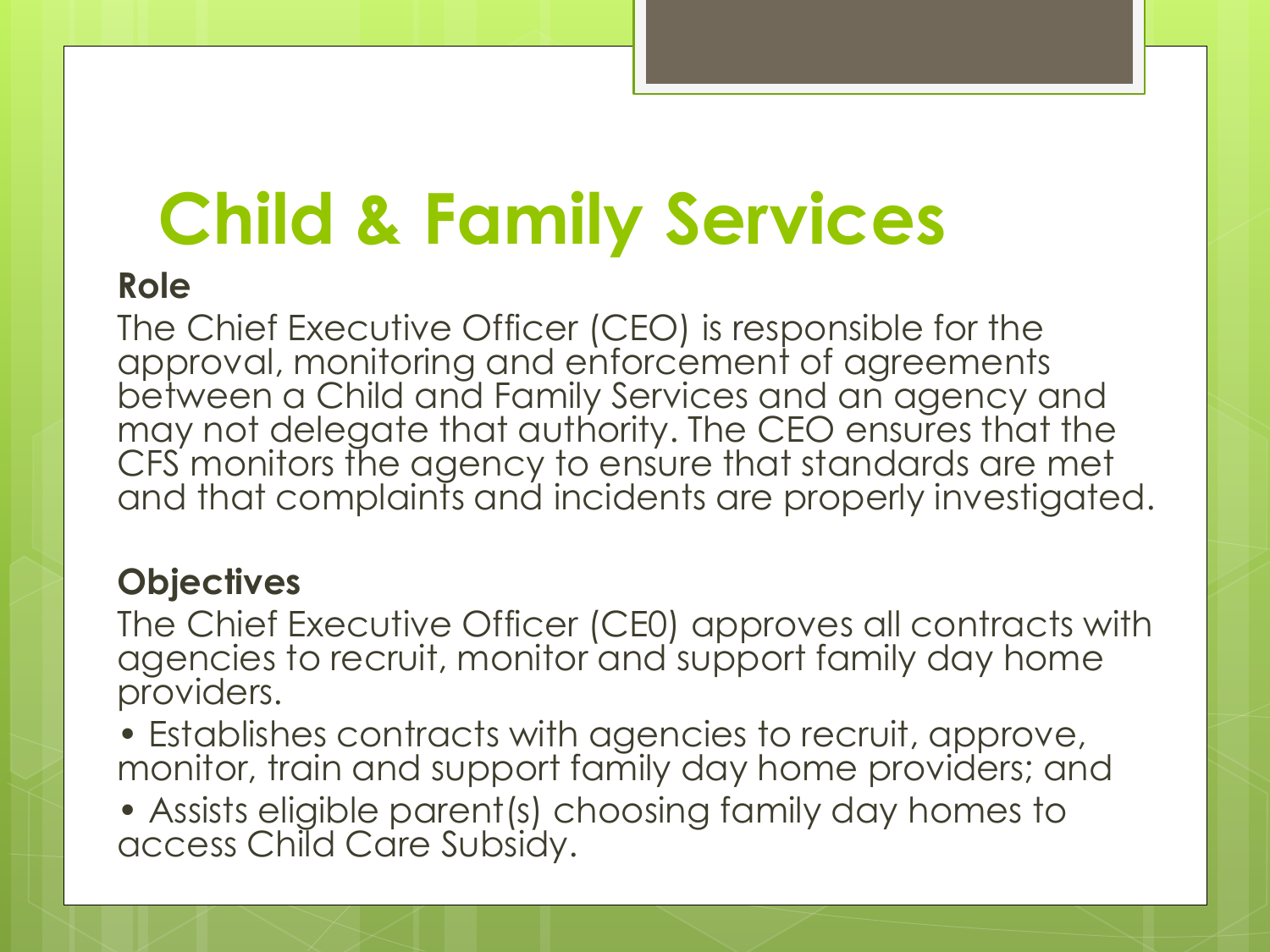## **Agency**

#### **Role**

The mandate of contracted agencies and approved family day home providers is to offer a quality child care service in a family environment that meets the needs of children and families within the community.

#### **Objectives**

The objectives of the agency are to:

• Recruit, monitor, approve and contract with family day home providers who can meet Ministry standards for family day home providers; and

• Assist parent(s) in choosing a family day home suitable to their child and family's needs.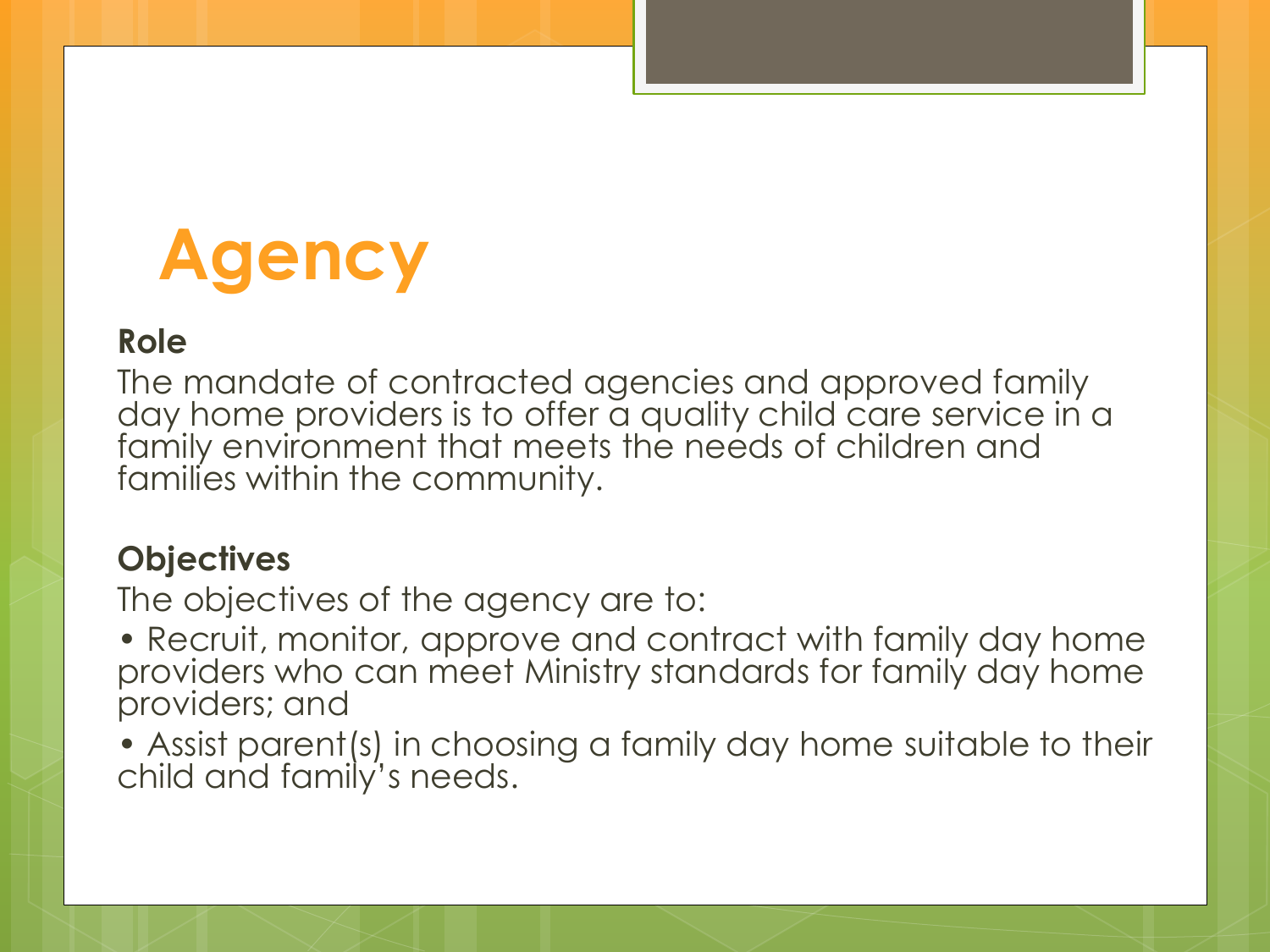# **Family Day Home**

#### **Role**

Contracted providers are responsible for:

- The safety, health and well-being of children in their care; and
- Complying with Ministry standards for family day home providers.

### **Objectives**

Family Day Homes exist to:

• Offer parent(s) the option of a formal child care service in a family home setting where care is monitored to ensure it meets established standards, and where parent(s) can access assistance with fees through the Child Care Subsidy program; and

• Ensure that children's health, safety and well-being are protected.